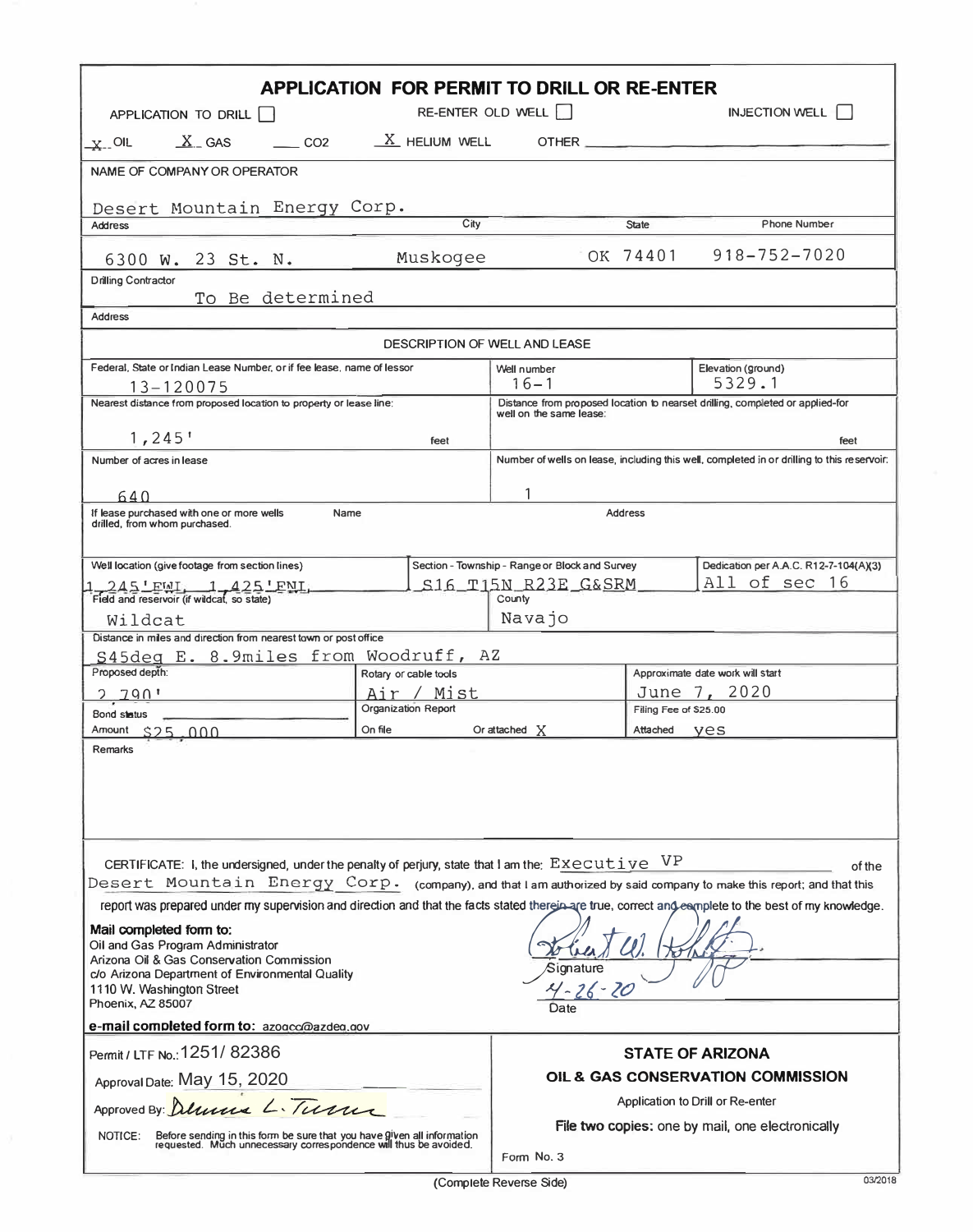- 1. Operator shall outline on the plat the acreage dedicated to the well in compliance with A.A.C. R12-7-107.
- 2. A registered surveyor shall show on the plat the location of the well and certify this information in the space provided.
- 3. ALL DISTANCES SHOWN ON THE PLAT MUST BE FROM THE OUTER BOUNDARIES OF THE SECTION.
- $YES x NO$ 4. Is the operator the only owner in the dedicated acreage outlined on the plat below?
- 5. If the answer to question four is no, have the interests of all owners been consolidated by communitization agreement or otherwise?
- 6. If the answer to question four is no, list all the owners and their respective interests below:



| Size of Casing | Weight      | Grade & Type       | Top      | Bottom                       | <b>Cementing Depths</b>     | Sacks Cement | lype         |  |
|----------------|-------------|--------------------|----------|------------------------------|-----------------------------|--------------|--------------|--|
| 711            | 20#<br>1.6# | $J - 55$<br>$J-55$ | GL<br>GL | 680<br>$2,750$ <sup>11</sup> | 680<br>$-q_1$<br>$2,750-g1$ | 150<br>155   | Prem<br>Prem |  |
| $4.5$ "        |             |                    |          |                              |                             |              |              |  |